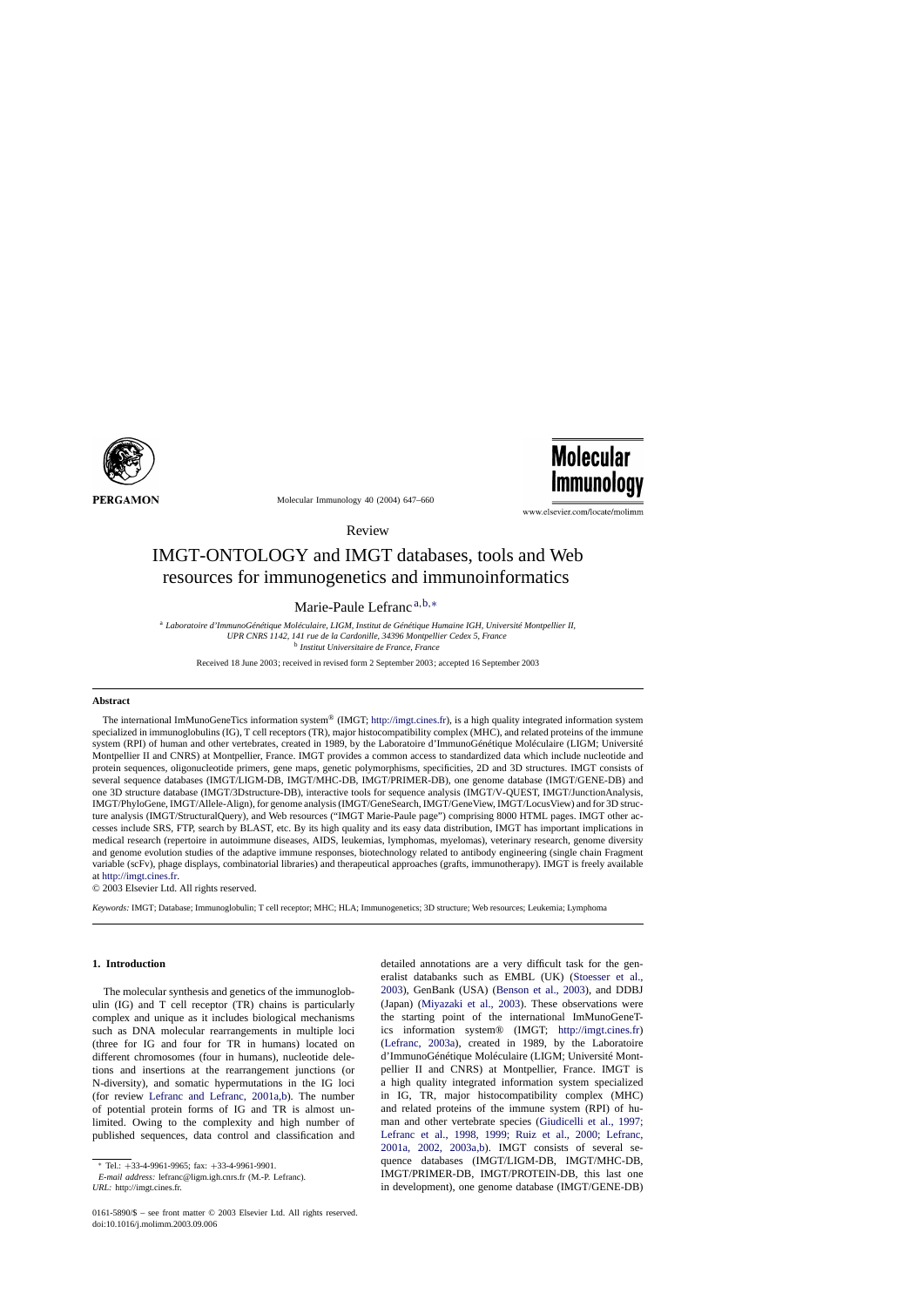

Fig. 1. Databases, interactive tools and Web resources of IMGT, the international ImMunoGeneTics information system® ([http:/lirngt.cines.fr](http://http:/lirngt.cines.fr)).

and one three-dimensional 3D structure database (IMGT/ 3Dstructure-DB), interactive tools for sequence analysis (IMGT/V-QUEST, IMGT/JunctionAnalysis, IMGT/ PhyloGene, IMGT/Allele-Align), for genome analysis (IMGT/GeneSearch, IMGT/GeneView, IMGT/LocusView) and 3D structure analysis (IMGT/StructuralQuery), and Web resources ("IMGT Marie-Paule page") comprising 8000 HTML pages which include IMGT Scientific chart, IMGT Repertoire (for IG and TR, MHC, RPI), IMGT Bloc-notes, IMGT Education and IMGT Index (Fig. 1). IMGT other accesses include SRS, FTP, search by BLAST, etc. By its high quality and its easy data distribution, IMGT has important implications in medical research (repertoire in normal and pathological situations: autoimmune diseases, infectious diseases, AIDS, detection of residual diseases in leukemias, lymphomas, myelomas), veterinary research, genome diversity and genome evolution studies of the adaptive immune responses, biotechnology related to antibody engineering (single chain Fragment variable (scFv), phage displays, combinatorial libraries) and therapeutical approaches (grafts, immunotherapy). IMGT is freely available at [http://imgt.cines.fr.](http://imgt.cines.fr)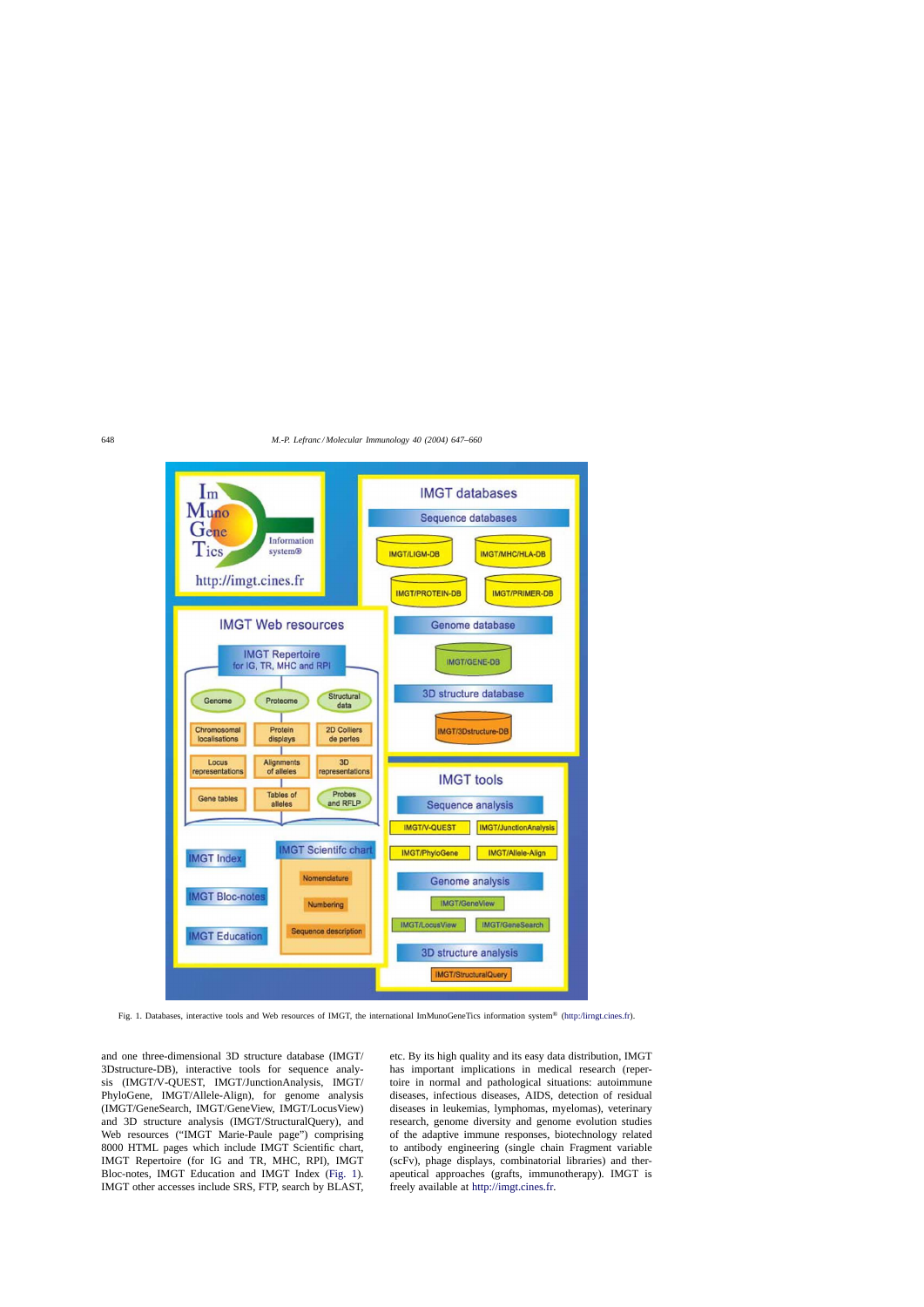## **2. IMGT-ONTOLOGY**

IMGT has developed a formal specification of the terms to be used in the domain of immunogenetics and immunoinformatics to ensure accuracy, consistency and coherence in IMGT. This has been the basis of IMGT-ONTOLOGY ([Giudicelli and Lefranc, 199](#page-12-0)9), the first ontology in the domain, which allows the management of the immunogenetics knowledge for human and other vertebrate species. IMGT-ONTOLOGY comprises five main concepts: IDENTIFICATION, CLASSIFICATION, DESCRIP-TION, NUMEROTATION and OBTENTION ([Giudicelli](#page-12-0) [and Lefranc, 1999\)](#page-12-0). Standardized keywords, standardized sequence annotation, standardized IG and TR gene nomenclature, the IMGT unique numbering, and standardized origin/methodology were defined, respectively, based on these five main concepts. The controlled vocabulary and the annotation rules for data and knowledge management of the IG, TR, MHC and RPI of human and other vertebrate species constitute the IMGT Scientific chart. All IMGT data are expertly annotated according to the IMGT Scientific chart. IMGT is the global internationally acknowledged reference in immunogenetics and immunoinformatics.

IMGT standardized keywords, based on the IDENTIFI-CATION concept, have been assigned to all IMGT/LIGM-DB entries. They include (i) *general keywords*: indispensable for the sequence assignments, they are described in an exhaustive and non-redundant list, and are organized in a tree structure, and (ii) *specific keywords*: they are more specifically associated with particularities of the sequences (orphon, transgene, etc.) or with diseases (leukemia, lymphoma, myeloma, etc.) ([Giudicelli et al., 1997\)](#page-12-0). The list is not definitive and new specific keywords can easily be added if needed.

Two hundred fifteen feature labels, based on the DE-SCRIPTION concept, are necessary in IMGT/LIGM-DB to describe all structural and functional subregions that compose IG and TR sequences [\(Giudicelli et al., 1997\),](#page-12-0) whereas only seven of them are available in EMBL, GenBank or DDBJ. Annotation of sequences with these labels constitutes the main part of the expertise. Levels of annotation have been defined, which allow the users to query sequences in IMGT/LIGM-DB even though they are not fully annotated ([Giudicelli et al., 1997\).](#page-12-0) An internal tool, IMGT/Automat, has been developed to automatically perform the annotation of the rearranged cDNA sequences in IMGT/LIGM-DB ([Giudicelli et al., 2003\).](#page-12-0) One hundred seventy two additional labels were defined for IG, TR, MHC, and RPI amino acid sequences and domain structures in IMGT/PROTEIN-DB and IMGT/3Dstructure-DB. Prototypes represent the organizational relationship between labels and give information on the order and expected length (in number of nucleotides) of the labels ([Giudicelli et al., 1997; Lefranc et al., 1999\)](#page-12-0). Prototypes can apply to general configuration of IG, TR or MHC, independently of the chain type, the species or any other parameters like functionality. However, prototypes



Fig. 2. The IMGT-ONTOLOGY CLASSIFICATION concept. The CLAS-SIFICATION concept organizes the immunogenetics knowledge useful to name and classify IG and TR genes in lMGT. (A) Concepts of classification and their relations. (B) Examples of instances: for each concept of classification is shown the instance which allows the classification of the human IGLV2-1 1∗02 allele.

may also be established for very precise cases when sequence characteristics are clearly established.

IMGT provides immunologists and geneticists with a standardized nomenclature per locus and per species which allows extraction and comparison of data for the complex B and T cell antigen receptors. The CLASSIFICATION concept (Fig. 2) has been used to set up a unique nomenclature of the human IG and TR genes, which was approved by the Human Genome Organization (HUGO) Nomenclature Committee (HGNC) in 1999 [\(Wain et al., 2002a\)](#page-13-0) and has become the community standard. The complete list of the human IG and TR gene names ([Lefranc, 2000a,b,c,d;](#page-12-0) [Lefranc, 2001b,c,d;](#page-12-0) [Lefranc and Lefranc, 2001a,b](#page-12-0)) has been entered by the IMGT Nomenclature Committee in the genome database (GDB, Canada) ([Letovsky et al., 1998\)](#page-12-0), LocusLink at NCBI (USA) ([Pruitt and Maglott, 2001](#page-12-0)), and GeneCards ([Safran et al., 2002\)](#page-12-0). The complete list of the mouse IG and TR gene names was sent by IMGT, in July 2002, to the mouse genome informatics (MGI) mouse genome database (MGD) (USA) [\(Blake et al., 2003\)](#page-11-0), LocusLink at NCBI, and HGNC. Both lists are available from the IMGT site [\(Lefranc, 2003a\)](#page-12-0) and queries on the human and mouse IG and TR gene classification and gene names can be made from IMGT/GENE-DB. IMGT reference sequences have been defined for each allele of each gene based on one or, whenever possible, several of the following criteria: germline sequence, first sequence published, longest sequence, mapped sequence [\(Lefranc et al., 1999\).](#page-12-0)

A uniform numbering system for IG and TR sequences of all species, based on the NUMEROTATION concept, has been established to facilitate sequence comparison and cross-referencing between experiments from different laboratories whatever the antigen receptor (IG or TR), the chain type, the domain (variable V or constant C), or the species ([Lefranc, 1997, 1999; Lefranc et al., 2003\)](#page-12-0). This numbering results from the analysis of more than 5000 IG and TR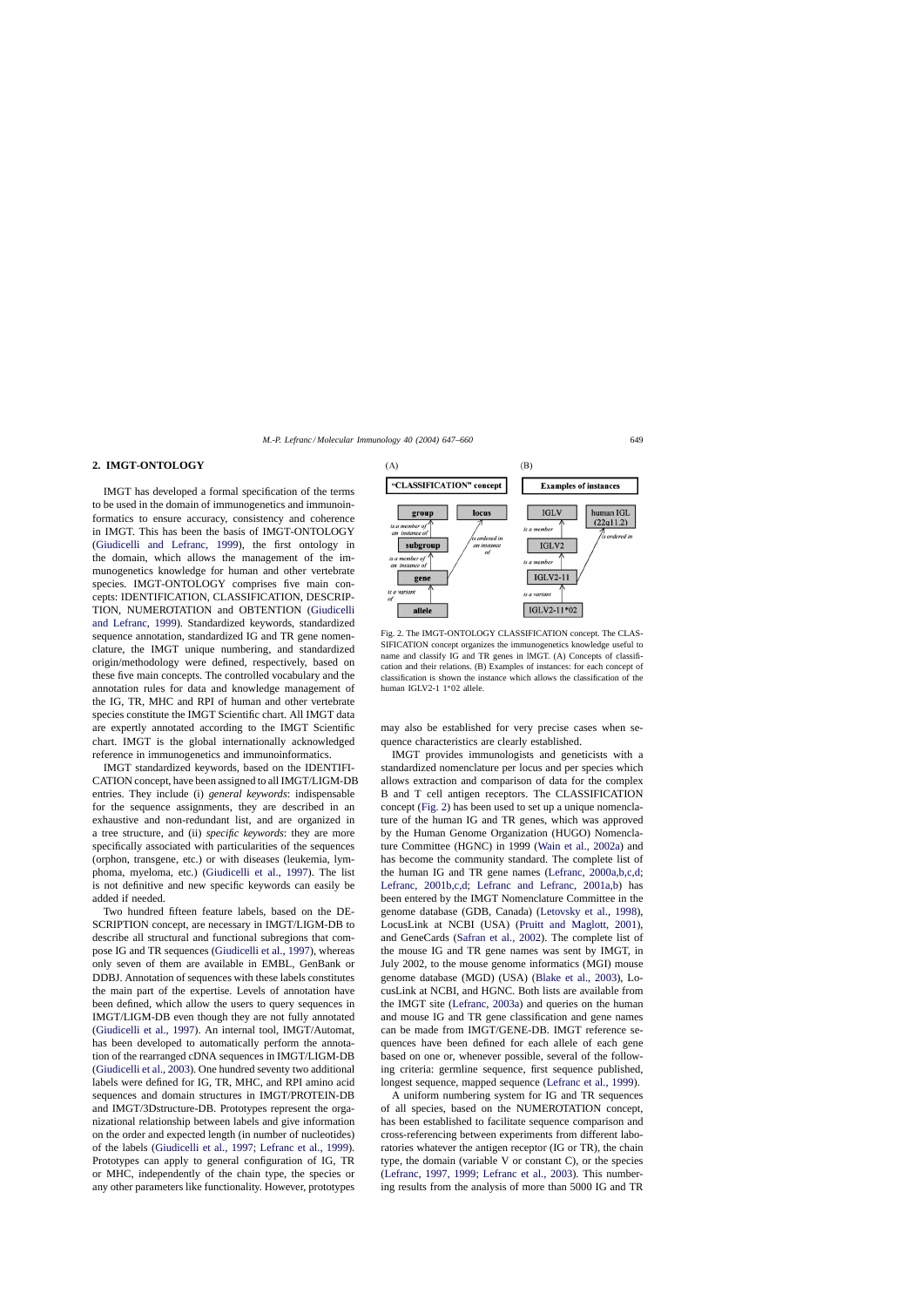<span id="page-3-0"></span>

Fig. 3. Example of IMGT Collier de Perles on two layers. The IMGT Collier de Perles on two layers are generated dynamically in lMGT/3Dstructure-DB [\(http://imgt.cines.fr\)](http://imgt.cines.fr). CDR1-IMGT, CDR2-IMGT and CDR3-IMGT are in red, orange and purple, respectively. The outer A B D E beta strands (from left to right) are in white, whereas the inner G F C C' C'' beta strands (from left to right) are in grey. Hydrogen bonds between amino acids of the inner G F C  $C'$   $C''$  sheet, deduced from the PDB X-ray crystallographic data, are shown in green. Hatched circles correspond to missing positions according to the IMGT unique numbering. The disulfide bond between 1st-CYS 23 and 2nd-CYS 104 is not shown.

variable region sequences of vertebrate species from fish to human. It takes into account and combines the definition of the framework (FR) and complementarity determining region (CDR) [\(Kabat et al., 1991\),](#page-12-0) structural data from X-ray diffraction studies ([Satow et al., 1986\)](#page-12-0) and the characterization of the hypervariable loops ([Chothia and Lesk, 1987\).](#page-11-0) In the IMGT numbering, conserved amino acids from frameworks always have the same number whatever the IG or TR variable sequence, and whatever the species they come from (as examples: cysteine 23 (in FR1), tryptophan 41 (in FR2), leucine 89 and cysteine 104 (in FR3). Based on the IMGT unique numbering, standardized 2D graphical representations, designated as IMGT Colliers de Perles ([Lefranc](#page-12-0) [et al., 1999\)](#page-12-0) (Fig. 3), are available in IMGT Repertoire ([http://imgt.cines.fr\)](http://imgt.cines.fr).This IMGT unique numbering has several advantages:

• It has allowed the redefinition of the limits of the FR and CDR of the IG and TR variable regions ([Lefranc and](#page-12-0) [Lefranc, 2001a,b\) a](#page-12-0)nd domains [\(Ruiz and Lefranc, 2002\).](#page-12-0) The FR-IMGT and CDR-IMGT lengths become in themselves crucial information which characterize variable regions belonging to a group, a subgroup and/or a gene.

- Framework amino acids (and codons) located at the same position in different sequences can be compared without requiring sequence alignments. This also holds for amino acids belonging to CDR-IMGT of same length.
- The unique numbering is used as the output of the IMGT/V-QUEST alignment tool. The aligned sequences are displayed according to the IMGT numbering and with the FR-IMGT and CDR-IMGT delimitations.
- The unique numbering has allowed a standardization of the description of mutations and the description of IG and TR allele polymorphisms ([Lefranc and Lefranc, 2001a,b\).](#page-12-0) These mutations and allelic polymorphisms are described by comparison to the IMGT reference sequences of the alleles ∗01 ([Lefranc, 1998\).](#page-12-0)
- The unique numbering allows the description and comparison of somatic hypermutations of the IG IMGT variable domains.

By facilitating the comparison between sequences and by allowing the description of alleles and mutations, the IMGT unique numbering represents a big step forward in the analysis of the IG and TR variable region (V-REGION) sequences of all vertebrate species [\(Pommié et al., in press\).](#page-12-0) Moreover, it gives insight into the structural configuration of the variable domain (V-DOMAIN encoded by the V–Jor V–D–J-REGION) [\(Ruiz and Lefranc, 2002; Lefran](#page-12-0)c [et al., 2003\)](#page-12-0) (Fig. 3). The IMGT unique numbering opens interesting views on the evolution of the proteins belonging to the "immunoglobulin superfamily" (IgSF) [\(Williams](#page-13-0) [and Barclay, 1988\)](#page-13-0). It has been applied with success to all the sequences of domains belonging to the IgSF V-set, designated as V-LIKE-DOMAINs in IMGT, which include non-rearranging sequences in vertebrates (human CD4 [D1,D3], Xenopus CTXg1, etc.) and in invertebrates (drosophila amalgam, drosophila fasciclin II, etc.) (IMGT Repertoire (RPI), [http://imgt.cines.fr\)](http://imgt.cines.fr) ([Lefranc, 1997, 1999;](#page-12-0) [Lefranc et al., 2003\).](#page-12-0)

This standardized approach has been applied to the constant domain (C-DOMAIN) of the IG and TR, and to the C-LIKE-DOMAINs of proteins other than IG and TR (IMGT Repertoire (RPI), [http://imgt.cines.fr\)](http://imgt.cines.fr). An IMGT unique numbering has also been implemented for the groove domain (G-DOMAIN) ([Duprat and Lefranc, 2003\)](#page-11-0) of the MHC class I and II chains (IMGT Repertoire (MHC), [http://imgt.cines.fr\)](http://imgt.cines.fr), and for the G-LIKE-DOMAINs of proteins other than MHC (IMGT Repertoire (RPI), [http://imgt.cines.fr\)](http://imgt.cines.fr).

The OBTENTION concept is a set of standardized terms that precise the origins of the sequence (the 'origin' concept) and the conditions in which the sequences have been obtained (the 'methodology' concept). The 'origin' concept comprises the subsets of 'cell, tissue or organ', 'auto-immune diseases', 'clonal expansion diseases' (such as leukemia, lymphoma, myeloma), whereas the 'methodology' concept comprises the subsets related to the 'hybridoma', to the experimental conditions (sequences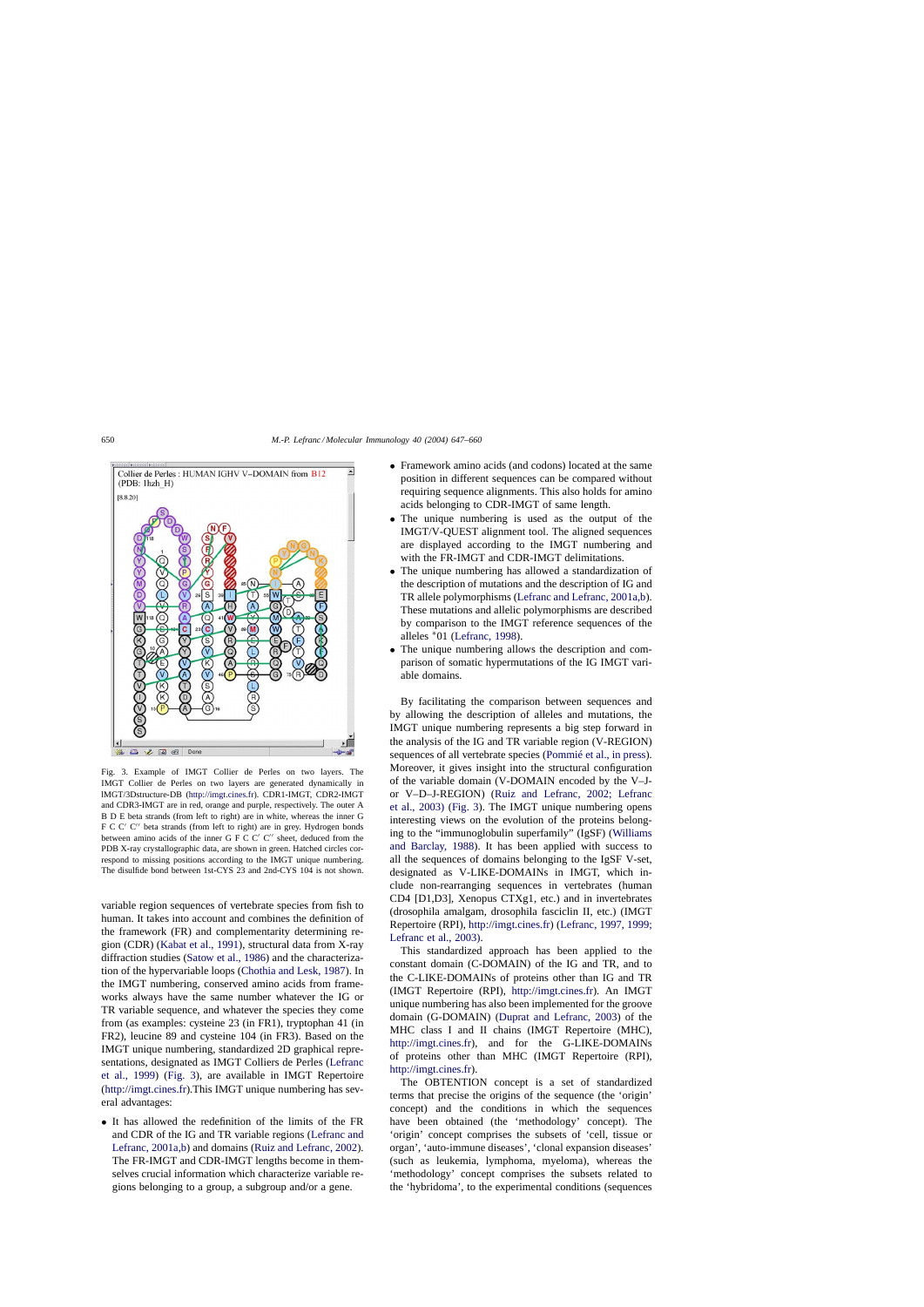amplified by 'PCR'), to the obtention from 'libraries' (genomic, cDNA, combinatorial, etc.) or from 'transgenic' organisms (animal, plant). At this stage of development, the exhaustive definition of the concepts of obtention and of their instances is still in progress.

# **3. IMGT databases**

IMGT/LIGM-DB contains three sequence databases, IMGT/LIGM-DB, IMGT/MHC-DB, and IMGT/PRIMER-DB, one genome database, IMGT/GENE-DB, and one 3D structure database, IMGT/3Dstructure-DB. IMGT/LIGM-DB, the first and the largest database, is the comprehensive IMGT database of IG and TR nucleotide sequences from human and other vertebrate species, with translation for fully annotated sequences, created in 1989 by LIGM, at Montpellier, France, on the Web since July 1995 [\(Giudicelli et al.,](#page-12-0) [1997; Lefranc et al., 1998, 1999; Ruiz et al., 2000;](#page-12-0) [Lefranc,](#page-12-0) [2001a, 2002, 2003a,b\).](#page-12-0) In October 2003, IMGT/LIGM-DB contained 77,810 nucleotide sequences of IG and TR from human and 150 other vertebrate species.

IMGT/LIGM-DB sequence data are identified by the EMBL/GenBank/DDBJ accession number. The unique source of data for IMGT/LIGM-DB is EMBL which shares data with the other two generalist databases GenBank and DDBJ. Once the sequences are allowed by the authors to be made public, LIGM automatically receives IG and TR sequences by e-mail from EMBL. After control by LIGM curators, data are scanned to store sequences, bibliographical references and taxonomic data, and standardized IMGT/LIGM-DB keywords are assigned to all entries. Based on expert analysis, specific detail annotations are added to IMGT flat files in a second step ([Giudicelli](#page-12-0) [et al., 1997\)](#page-12-0). Since August 1996, the IMGT/LIGM-DB content has closely followed that of the EMBL for the IG and TR, with the following advantages: IMGT/LIGM-DB contains IG and TR entries which have disappeared from the generalist databases (as examples: the L36092 accession number which encompasses the complete human TRB locus is still present in IMGT/LIGM-DB, whereas it has been deleted from EMBL/GenBank/DDBJ due to its too large size (684,973 bp); in 1999, IMGT detected the disappearance of 20 IG and TR sequences which inadvertently had been lost by GenBank, and allowed the recuperation of these sequences in the generalist databases); conversely, IMGT/LIGM-DB does not contain sequences which have previously been wrongly assigned to IG and TR.

The IMGT/LIGM-DB data are provided with a user friendly interface. The Web interface allows searches according to immunogenetic specific criteria and is easy to use without any knowledge in a computing language. The interface allows the users to get easily connected from any type of platform (PC, Macintosh, workstation) using freeware such as Explorer, Netscape. All IMGT/LIGM-DB information is available through five modules of search:

catalogue, taxonomy and characteristics, keywords, annotation labels and references ([Fig. 4\).](#page-5-0) Selection is displayed at the top of the "results of your search" page, so the users can check their own queries ([Lefranc et al., 1999\)](#page-12-0). Users have the possibility to modify their request or consult the results. They can (i) add new conditions to increase or decrease the number of resulting sequences, (ii) view details: selecting this "View" option provides a list of resulting sequences; selection of one sequence in the list offers nine possibilities: annotations, IMGT flat file, coding regions with protein translation, catalogue and external references, sequence in dump format, sequence in FASTA format, sequence with three reading frames, EMBL flat file, IMGT/V-QUEST, or (iii) search for sequence fragments: selecting this "Subsequences" option allows to search for sequence fragments (subsequences) corresponding to a particular label for the resulting sequences (available for fully annotated sequences ([Lefranc et al., 1999\).](#page-12-0)

IMGT/LIGM-DB data are distributed by anonymous FTP servers at the Centre Informatique National de l'Enseignement Supérieur (CINES), Montpellier, France (<ftp://ftp.cines.fr/IMGT/>), at the European Bioinformatics Institute (EBI), Hinxton, UK ([ftp://ftp.ebi.ac.uk/](ftp://ftp.ebi.ac.uk/pub/databases/imgt/) [pub/databases/imgt/](ftp://ftp.ebi.ac.uk/pub/databases/imgt/)) and at the Institut de Génétique Humaine (IGH), Montpellier, France [\(ftp://ftp.igh.cnrs.fr/pub/](ftp://ftp.igh.cnrs.fr/pub/IMGT) [IMGT\)](ftp://ftp.igh.cnrs.fr/pub/IMGT), and from many sequence retrieval system (SRS) sites. IMGT/LIGM-DB releases are produced weekly. Users can also compare their own sequences against IMGT/LIGM-DB data using BLAST or FASTA on different servers (EBI, IGH, INFOBIOGEN, Institut Pasteur Paris, etc.). Links are provided from the IMGT Home page, [http://imgt.cines.fr,](http://imgt.cines.fr) in "IMGT other accesses").

IMGT/MHC-DB, hosted on the EBI server at Hinxton (UK), comprises a database of the human MHC allele sequences (IMGT/MHC-HLA, developed by Cancer Research, UK and Anthony Nolan Research Institute (ANRI), London, UK, on the Web since December 1998 (1738 entries in October 2003) [\(Robinson et al., 2003](#page-12-0)), databases of the MHC class II sequences from non-human primates (IMGT/MHC-NHP, curated by the Biomedical Primate Research Centre (BPRC), Rijswijk, The Netherlands) and from felines and canines (IMGT/MHC-FLA and IMGT/MHC-DLA, curated by the Centre for Integrated Genomic Medical Research, Manchester, UK), on the Web since April 2002 [\(Robinson et al., 2003\).](#page-12-0)

IMGT/PRIMER-DB [\(Fig. 5\) i](#page-6-0)s the IMGT oligonucleotide (primer) database for the IG and TR, created by LIGM (Montpellier, France) in collaboration with EUROGEN-TEC S.A. (Seraing, Belgium), on the Web since February 2002. IMGT/PRIMER-DB provides information on IG and TR primers which are useful for the analysis of the IG and TR gene repertoire and expression, the detection of minimal residual diseases in B and T cell malignancies, the construction of antibody combinatorial libraries, scFv, phage display or microarray technologies. In October 2003, IMGT/PRIMER-DB contained 292 entries from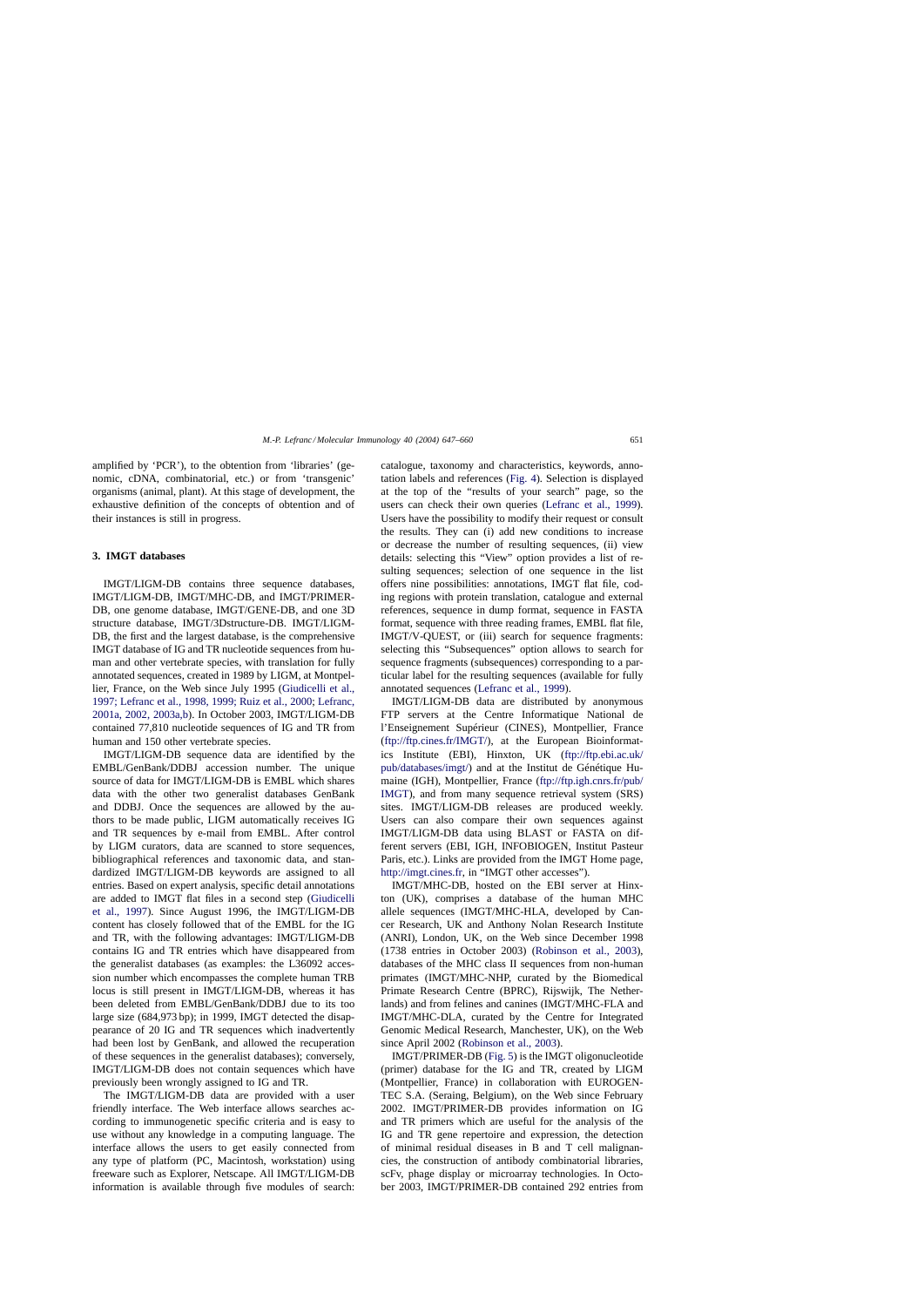<span id="page-5-0"></span>

Fig. 4. IMGT/LIGM-DB search page [\(http://imgt.cines.fr\)](http://imgt.cines.fr). Five modules of search are available: Catalogue, Taxonomy and Characteristics, Keywords, Annotation labels, and References. These modules allow extensive and complex queries on IG and TR sequences from human and other vertebrates. In October 2003, IMGT/LIGM-DB contained 77,810 sequences of IG and TR from 150 species. A short path selection allows a direct query with an accession number or with a part of it. For example, "AJ012264" will retrieve that sequence, whereas "AJ012" will retrieve all sequences beginning with AJ012.

*Homo sapiens* and *Mus musculus*. IMGT/PRIMER-DB contains information on primers and combinations of primers described as "sets" (primers sharing identical properties (species, group and orientation)) and "couples" (sets of opposite orientation for which IMGT/LIGM-DB sequences are known (or expected)). Primers, Sets and Couples are described in IMGT Primer cards, IMGT Set cards and IMGT Couple cards, respectively. An IMGT Primer is an oligonucleotide described by comparison to an IMGT/LIGM-DB reference sequence, according to the standardized rules of the IMGT Scientific chart, based on IMGT-ONTOLOGY ([Giudicelli and Lefranc, 1999\)](#page-12-0). Taxonomy species and IMGT classification (group, subgroup, gene, allele) of a primer are those of the IMGT/LIGM-DB reference sequence, and not those of the PCR amplification products. This provides the following advantages for the data standardization: IMGT/PRIMER-DB primer definition, classification, and description are independent from the experimental conditions, from DNA sources and from the different combinations (sets and couples) in which the primer can be used. That means that (i) the specificity of a primer (subgroup, gene or allele specific) which is either described experimentally or deduced from sequence

comparison is not used for the primer classification, although these data are provided in the IMGT/PRIMER-DB Primer card in "Classification comments and specificity", (ii) the sequences resulting from the PCR amplifications are uniquely associated to the couples. The IMGT Primer cards are linked to IMGT/LIGM-DB flat files, IMGT Colliers de Perles and IMGT Repertoire > Alignments of alleles of the IMGT/LIGM-DB reference sequence used for the primer description.

IMGT/GENE-DB ([Fig. 6\)](#page-7-0) is the comprehensive IMGT genome database for IG and TR genes from human and mouse, and in development, from other vertebrates, created by LIGM, on the Web since January 2003. IMGT/GENE-DB annotated data are extracted from IMGT Repertoire, the global ImMunoGeneTics Web resource, and from the IMGT/LIGM-DB database. All the human IMGT gene names ([Lefranc and Lefranc, 2001a,b\)](#page-12-0) were approved by HGNC in 1999 ([Wain et al., 2002a\)](#page-13-0), and entered in GDB (Canada), LocusLink at NCBI (USA) and GeneCards. In October 2003, IMGT/GENE-DB contained 1375 genes and 2201 alleles (673 IG and TR genes and 1024 alleles from *H. sapiens*, and 702 IG and TR genes and 1177 alleles from *M. musculus*, *Mus cookii*, *Mus pahari*, *Mus*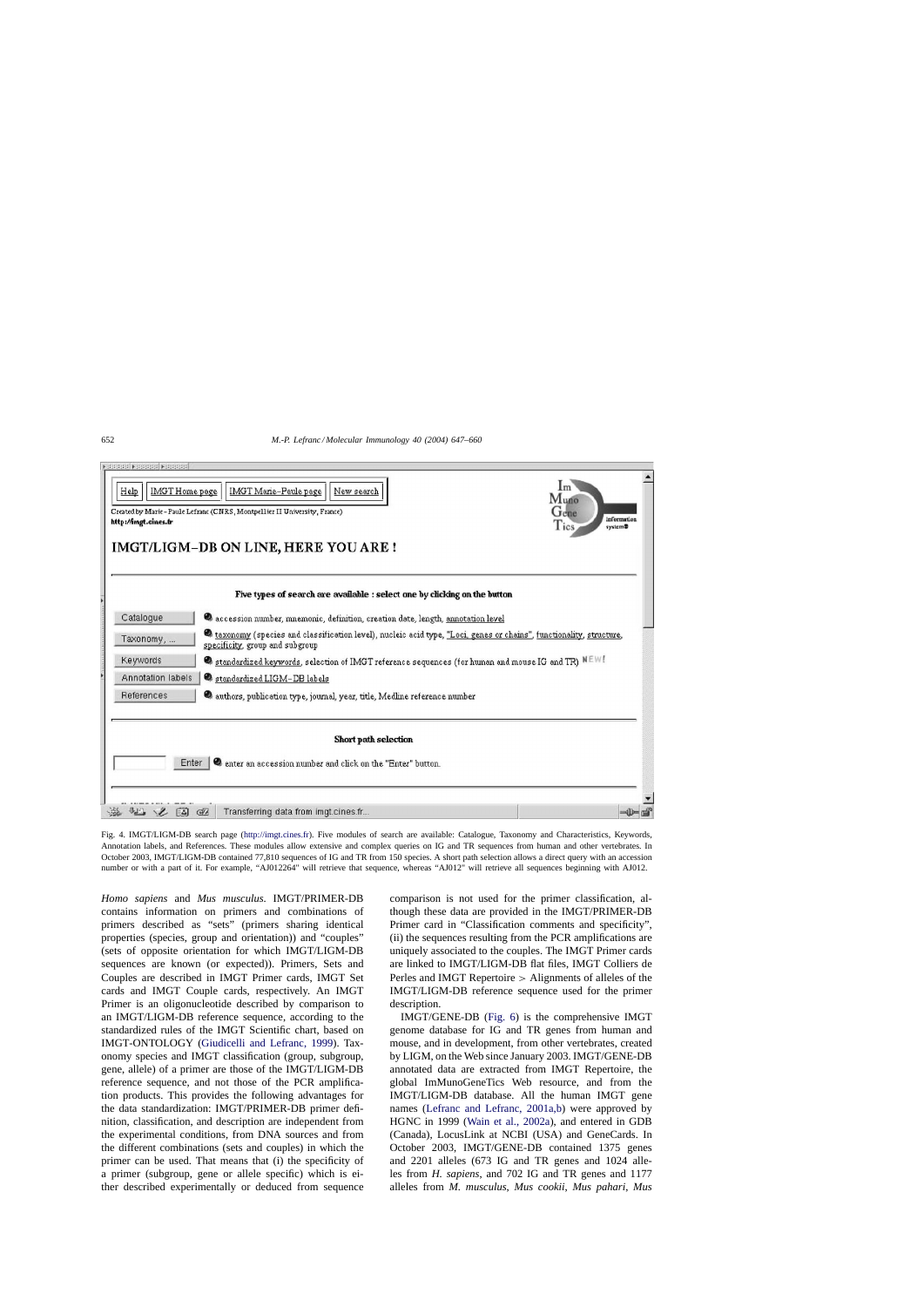<span id="page-6-0"></span>

Fig. 5. IMGT/PRIMER-DB Query page [\(http://imgt.cines.fr\)](http://imgt.cines.fr). IMGT group, subgroup, gene and allele name used for the query and display are according to the IMGT gene nomenclature, based on the CLASSIFICATION concept of IMGT-ONTOLOGY.

*spretus*, *Mus saxicola*, *Mus minutoides*). IMGT/GENE-DB allows a search of IG and TR gene entries by locus, group, subgroup, based on the CLASSIFICATION concept of IMGT-ONTOLOGY ([Giudicelli and Lefranc, 199](#page-12-0)9). A short cut allows to search genes by a selection on gene name (according to the IMGT nomenclature) or on clone name(s) (data from the "Reference sequences" and "Sequences from the literature" columns in IMGT Repertoire > Gene tables). The selection is displayed at the top of the resulting genes page. The users can select the genes to view their detailed entries. Each IMGT/GENE-DB entry corresponds to one gene and provides, for each gene, the chromosomal localization, the gene name and definition, the number of alleles, links to IMGT Repertoire and to external sequence databases (EMBL, GenBank, DDBJ), genome databases (LocusLink, OMIM), and gene nomenclature database (Genew [\(Wain et al., 2002b](#page-13-0))). Reciprocally, LocusLink, GDB, GeneCards and HGNC Genew have direct links to the IMGT/GENE-DB entries. IMGT/GENE-DB provides for each allele, the functionality, the clone names, the IMGT/LIGM-DB reference sequence accession numbers

(with link to the flat files), and the "IMGT/GENE-DB reference sequences in FASTA format" (nucleotide and amino acid sequences of the coding regions extracted from the IMGT/LIGM-DB reference sequence), with gaps according to the IMGT unique numbering [\(Lefranc et al., 2003\).](#page-12-0)

IMGT/3Dstructure-DB is the IMGT 3D structure database for IG, TR, MHC, and RPI of human and other vertebrate species, created by LIGM, on the Web since November 2001 [\(Kaas and Lefranc, 2002; Kaas et a](#page-12-0)l., [2004\).](#page-12-0) IMGT/3Dstructure-DB comprises IG, TR, MHC, and RPI with known 3D structures. In October 2003, IMGT/3Dstructure-DB managed 634 atomic coordinate files which correspond to 422 different proteins (260 IG, 18 TR and 144 MHC). Coordinate files are extracted from the Protein Data Bank (PDB) ([Berman et al., 2000\)](#page-11-0), and IMGT annotations are added according to the IMGT Scientific chart rules, based on the IMGT-ONTOLOGY concepts ([Giudicelli and Lefranc, 1999\)](#page-12-0). An IMGT/3Dstructure-DB card provides the IMGT gene and allele identification (based on the CLASSIFICATIOB concept), domain delimitations (based on the DESCRIPTION concept), amino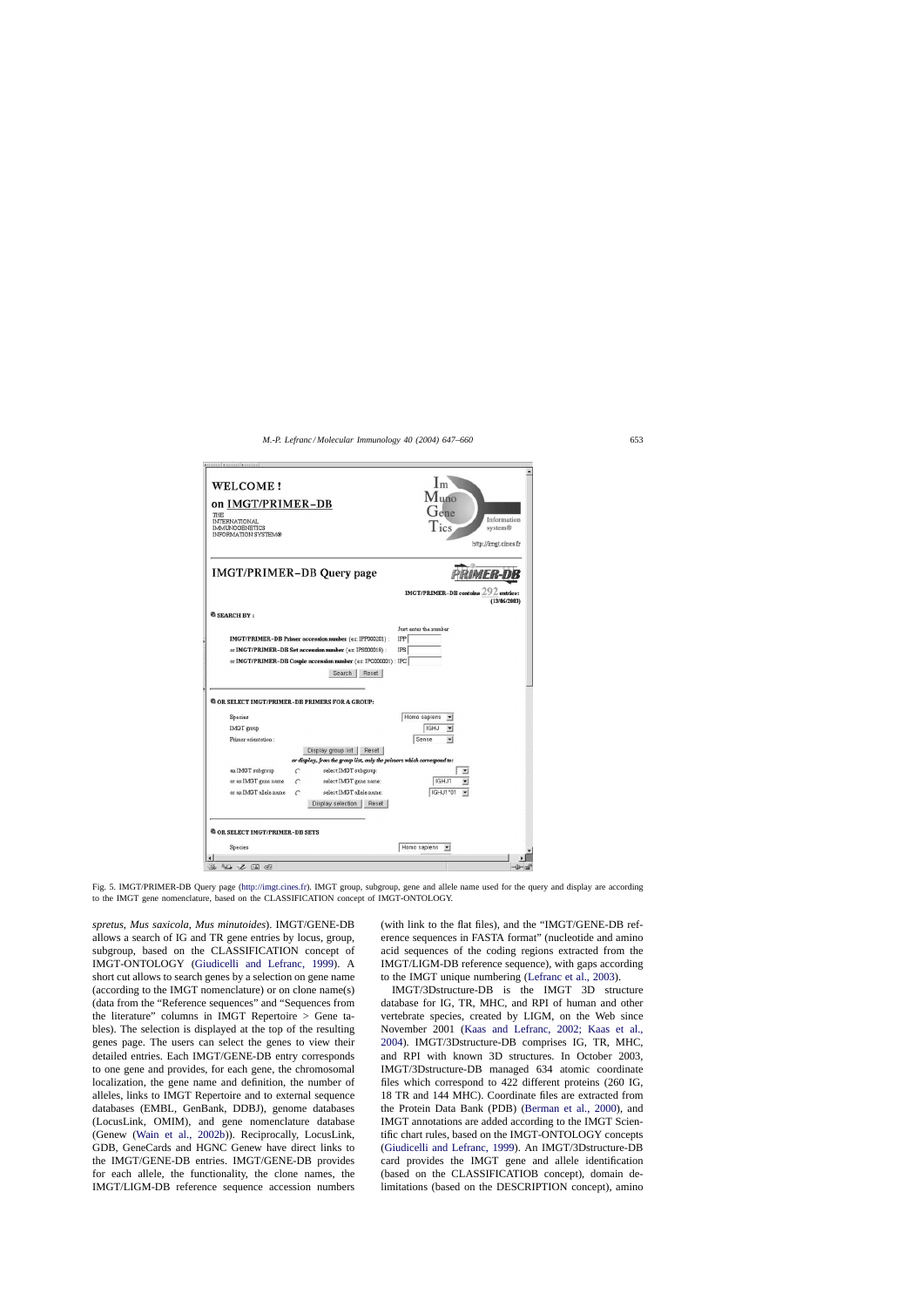<span id="page-7-0"></span>

| <b>• sunna Francia Fatas</b>                                                                                              |                                                                                  |
|---------------------------------------------------------------------------------------------------------------------------|----------------------------------------------------------------------------------|
| <b>WELCOME!</b><br>to IMGT/GENE-DB<br>THE<br><b>INTERNATIONAL</b><br><b>IMMUNOGENETICS</b><br>INFORMATION SYSTEM®         | $\mathop{\rm Im}%$<br>Muno<br>Gene<br>Information<br>Tics<br>system <sup>®</sup> |
| <b>IMGT/GENE-DB Query page</b>                                                                                            | http://imgt.cines.fr                                                             |
| <b>GENERAL CRITERIA:</b>                                                                                                  |                                                                                  |
| Species<br>any<br>$\mathbf{r}$<br><b>&amp;</b> Locus<br>$\mathbf{r}$<br>any                                               | <sup>4</sup> Chromosomal orphon set<br>any                                       |
| <b>Q</b> Gene type<br>any<br>$\mathbf{r}$<br><b>6</b> Group<br>$\overline{ }$<br>anv<br>Subgroup<br>$\overline{r}$<br>any |                                                                                  |
| <b>•</b> Functionality any<br>$\blacktriangledown$<br>Selection of genes which have been found F any                      | $\cap$ transcribed<br>C rearranged<br>C translated                               |
| do the search reset                                                                                                       |                                                                                  |
| SHORT CUT: selection on gene or clone name                                                                                |                                                                                  |
| Selection on gene name                                                                                                    |                                                                                  |
| Species<br>AND<br>Homo sapiens -                                                                                          | <b>@</b> IMGT gene name (ex: IGHV1-2)<br>do the search<br>reset                  |
| Selection on clone name                                                                                                   |                                                                                  |
| Species<br>AND<br>Homo sapiens -                                                                                          | do the search<br>$\bullet$ clone name (1) $\lceil$<br>reset                      |
| 四义国纪<br>Transferring data from imgt.cines.fr                                                                              | $-\Phi$                                                                          |

Fig. 6. IMGT/GENE-DB Query page [\(http://imgt.cines.fr\)](http://imgt.cines.fr). IMGT locus, group, subgroup are according to the IMGT nomenclature, based on the CLASSIFICATION concept of IMGT-ONTOLOGY. In October 2003, IMGT/GENE-DB contained 1375 IG and TR genes and 2201 alleles, from human and mouse.

acid positions according to the IMGT unique numbering ([Lefranc et al., 2003\) \(](#page-12-0)based on the NUMEROTATION concept). Domains that are analyzed in IMGT/3Dstructure-DB include V-DOMAIN (variable) and C-DOMAIN (constant) found in IG and TR, V-LIKE- and C-LIKE-DOMAINs found in proteins other than IG and TR, G-DOMAIN (groove) found in MHC, and G-LIKE-DOMAINs found in proteins other than MHC [\(Duprat and Lefranc, 2003\)](#page-11-0). Moreover, IMGT/3Dstructure-DB provides renumbered coordinate flat files, Colliers de Perles ([Fig. 3\)](#page-3-0) (standard and two-layer 2D graphical representations) ([Ruiz and Lefranc,](#page-12-0) [2002; Kaas and Lefranc, 2002; Kaas et al., 2004\)](#page-12-0), and results of contact analysis. The IMGT unique numbering and gene standardization will provide a great help in large scale sequence–structure studies and more generally in protein engineering.

#### **4. IMGT interactive tools**

IMGT interactive immunoinformatics tools rely on the DESCRIPTION and NUMEROTATION concepts of IMGT-ONTOLOGY, and are available for sequence analysis: IMGT/V-QUEST, IMGT/JunctionAnalysis, IMGT/ PhyloGene and IMGT/Allele-Align, for genome analysis: IMGT/GeneSearch, IMGT GeneView, IMGT LocusView, and for 3D structural analysis: IMGT/StructuralQuery. IMGT/V-QUEST (V-QUEry and standardization) is an integrated software for IG and TR ([Lefranc, 2001\).](#page-12-0) This tool, easy to use, analyses an input IG or TR germline or rearranged variable nucleotide sequence. IMGT/V-QUEST results ([Fig. 7\)](#page-8-0) comprise the identification of the V, D, and J genes and alleles and the nucleotide alignment by comparison with sequences from the IMGT reference directory, the delimitations of the FR-IMGT and CDR-IMGT based on the IMGT unique numbering, the protein translation of the input sequence, the identification of the JUNC-TION and the 2D Collier de Perles representation of the V-REGION. IMGT/V-QUEST is particularly useful for the analysis of the rearranged variable genes: it allows to identify the V-GENE and J-GENE and alleles involved in the IG and TR rearrangements, and to delimit the JUNC-TION. Searches can be done related to IG and TR of human and mouse, and of other species (non-human primates, sheep, teleostei, and chondrichthyes). IMGT/V-QUEST can also be used for the analysis of functional or ORF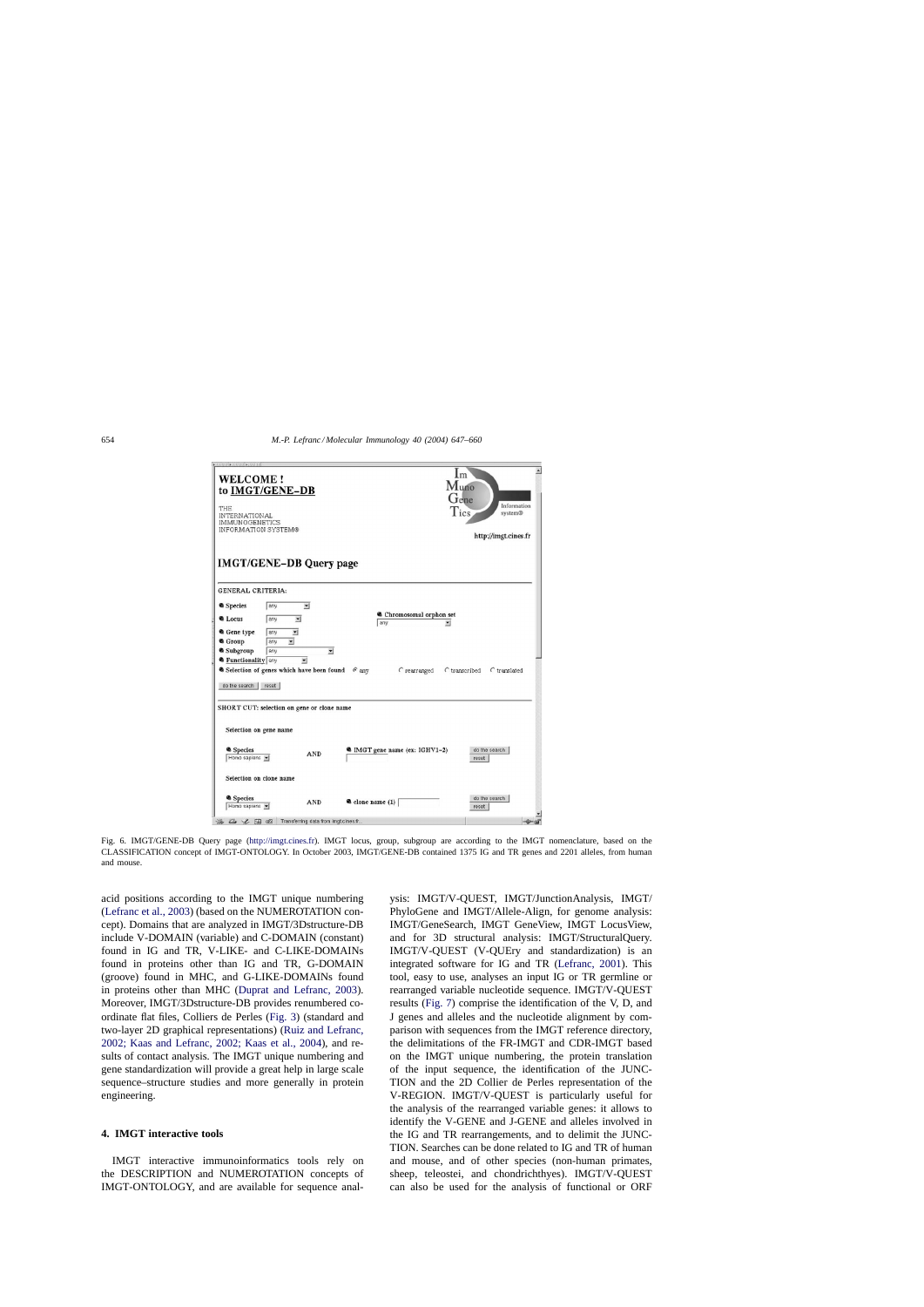<span id="page-8-0"></span>

| <b>Alignment for V-GENE</b><br>AJ399821<br>X62109<br>IGHV1-3*01<br>X62107<br>IGHV1-3*02<br>X62106<br>M99637 IGHV1-8*01<br>Z12310 IGHV1-2*04<br><b>Alignment for D-GENE</b><br>AJ399821<br>X13972 IGHD4-11*01<br>X13972 IGHD4-4*01<br>X97051 IGHD5-24*01<br>X97051 IGHD4-17*01<br>X13972 IGHD5-12*01<br><b>Alignment for J-GENE</b> | Sequence compared with the Human Ig set from the IMGT reference directory<br>score CAGGTGCAGCTGGTGCAGTCTGGGGCT GAGGTGAAGAAGCCTGGGGCCTCAGTGAAGGTTTCCTGCAAGGCTTCTG                                                                                                                                                                                                                                                                                                                                                                       |
|------------------------------------------------------------------------------------------------------------------------------------------------------------------------------------------------------------------------------------------------------------------------------------------------------------------------------------|----------------------------------------------------------------------------------------------------------------------------------------------------------------------------------------------------------------------------------------------------------------------------------------------------------------------------------------------------------------------------------------------------------------------------------------------------------------------------------------------------------------------------------------|
|                                                                                                                                                                                                                                                                                                                                    |                                                                                                                                                                                                                                                                                                                                                                                                                                                                                                                                        |
|                                                                                                                                                                                                                                                                                                                                    |                                                                                                                                                                                                                                                                                                                                                                                                                                                                                                                                        |
|                                                                                                                                                                                                                                                                                                                                    |                                                                                                                                                                                                                                                                                                                                                                                                                                                                                                                                        |
|                                                                                                                                                                                                                                                                                                                                    |                                                                                                                                                                                                                                                                                                                                                                                                                                                                                                                                        |
|                                                                                                                                                                                                                                                                                                                                    |                                                                                                                                                                                                                                                                                                                                                                                                                                                                                                                                        |
|                                                                                                                                                                                                                                                                                                                                    |                                                                                                                                                                                                                                                                                                                                                                                                                                                                                                                                        |
|                                                                                                                                                                                                                                                                                                                                    | score TCCCTACAATAACTAC<br>$53$ . $GA$ $G$<br>$53.$ $.$ GA $.$ $G$<br>$38. GG. \ldots . T.$<br>$35.$ $.$ GA $.$ GG. $G$<br>29.GGGT                                                                                                                                                                                                                                                                                                                                                                                                      |
|                                                                                                                                                                                                                                                                                                                                    |                                                                                                                                                                                                                                                                                                                                                                                                                                                                                                                                        |
| AJ399821<br>J00256 IGHJ1*01<br>X86355 IGHJ4*02<br>163<br>154<br>M25625 IGHJ4*03                                                                                                                                                                                                                                                    | score TCCCTACAATAACTACGCAGCGGAACTTGACCACTGGGGCCAGGGCACCCTGGTCACTGTCTCCTCA<br>$\overline{\texttt{GCT}}$ $\overline{\texttt{ACT}}$ $\overline{\texttt{GCT}}$ $\overline{\texttt{GCT}}$ $\overline{\texttt{GCT}}$ $\overline{\texttt{GCT}}$ $\overline{\texttt{GCT}}$ $\overline{\texttt{GCT}}$ $\overline{\texttt{GCT}}$ $\overline{\texttt{GCT}}$ $\overline{\texttt{GCT}}$ $\overline{\texttt{GCT}}$ $\overline{\texttt{GCT}}$ $\overline{\texttt{GCT}}$ $\overline{\texttt{GCT}}$ $\overline{\texttt{GCT}}$ $\overline{\texttt{GCT}}$ |
| <b>Translation of the JUNCTION</b>                                                                                                                                                                                                                                                                                                 |                                                                                                                                                                                                                                                                                                                                                                                                                                                                                                                                        |
| 104<br>C.<br>Α<br>R<br>AJ399821                                                                                                                                                                                                                                                                                                    | 118<br>D P Y N N Y A A E L D H W G<br>G<br>TGT GCG AGG GAT CCC TAC AAT AAC TAC GCA GCG GAA CTT GAC CAC TGG GGC CAG GGC                                                                                                                                                                                                                                                                                                                                                                                                                 |
| Alignment with FR-IMGT and CDR-IMGT delimitations                                                                                                                                                                                                                                                                                  |                                                                                                                                                                                                                                                                                                                                                                                                                                                                                                                                        |
|                                                                                                                                                                                                                                                                                                                                    | R<br>$1 - I$ M G<br><------------------------ F<br>T - ----------------                                                                                                                                                                                                                                                                                                                                                                                                                                                                |
| AJ399821<br>X62109 IGHV1-3*01<br>X62107 IGHV1-3*02<br>X62106 IGHV1-2*02<br>M99637 IGHV1-8*01<br>Z12310 IGHV1-2*04                                                                                                                                                                                                                  | 5<br>10<br>15<br>CAG GTG CAG CTG GTG CAG TCT GGG GCT  GAG GTG AAG AAG CCT GGG GCC TCA<br>were mang were many were mean mean were <sub>contr</sub> umed were were mean mean were mean<br>was well man concernations (man ), , , and are not are man was was man man<br>and and are the transfer of the same and the same of the same and the same and the the<br>who was also also introduced that the same $\frac{1}{2} \frac{1}{12}$ , which will not were noted that they were                                                       |
|                                                                                                                                                                                                                                                                                                                                    |                                                                                                                                                                                                                                                                                                                                                                                                                                                                                                                                        |
| AJ399821                                                                                                                                                                                                                                                                                                                           |                                                                                                                                                                                                                                                                                                                                                                                                                                                                                                                                        |
| X62109 IGHV1-3*01<br>$\left  \cdot \right $<br>第 四 2 国 2 Transferring data from imgt.cines.fr                                                                                                                                                                                                                                      | 30<br>25<br>20<br>GTG AAG GTT TCC TGC AAG GCT TCT GGA TAC TCC TTC AGT AGT TAT GGT                                                                                                                                                                                                                                                                                                                                                                                                                                                      |

Fig. 7. IMGT/V-QUEST [\(http://imgt.cines.fr](http://imgt.cines.fr)) results on gene and allele identification. IMGT/V-QUEST compares the input germline or rearranged IG or TR variable sequences with the IMGT/V-QUEST reference directory sets. For example, the highest scores for the input AJ399821 rearranged sequence allow to identify IGHV1-3\*01, IGHD4-4\*01 or IGHD4-11\*01, IGHJ1\*01 as being the genes and alleles most probably involved in the V-D-J rearrangement. The IMGT/V-QUEST results comprise the translation of the JUNCTION for rearranged sequences, the delimitations of the FR-IMGT and CDR-IMGT, and also, not shown in the figure, the protein translation and the two-dimensional representation or Collier de Perles of the V-REGION. Information provided by lMGT/V-QUEST (V and J gene and allele names, sequence of the JUNCTION (from 2nd-CYS 104 to J-PHE or J-TRP 118) can then be used in IMGT/JunctionAnalysis for a confirmation of the D gene and allele identification and a more accurate analysis of the junction (see Fig. 8).

germline variable genes from other species, to delimit the FR-IMGT and CDR-IMGT, provided that the similarity with sequences of the IMGT/V-QUEST reference directory sets is sufficiently high. The set of sequences from the IMGT reference directory, used for IMGT/V-QUEST, can be downloaded in FASTA format from the IMGT site. IMGT/JunctionAnalysis is a tool, complementary to IMGT/V-QUEST, which provides a thorough analysis of the V–J and V–D–J junction of IG and TR rearranged genes ([Fig. 8\)](#page-9-0). IMGT/JunctionAnalysis identifies the D-GENEs and alleles involved in the IGH, TRB and TRD V–D–J rearrangements by comparison with the IMGT reference directory, and delimits precisely the P, N and D regions ([Fig. 8\).](#page-9-0) Results from IMGT/JunctionAnalysis are more accurate than those given by IMGT/V-QUEST regarding the D-GENE identification. Indeed, IMGT/JunctionAnalysis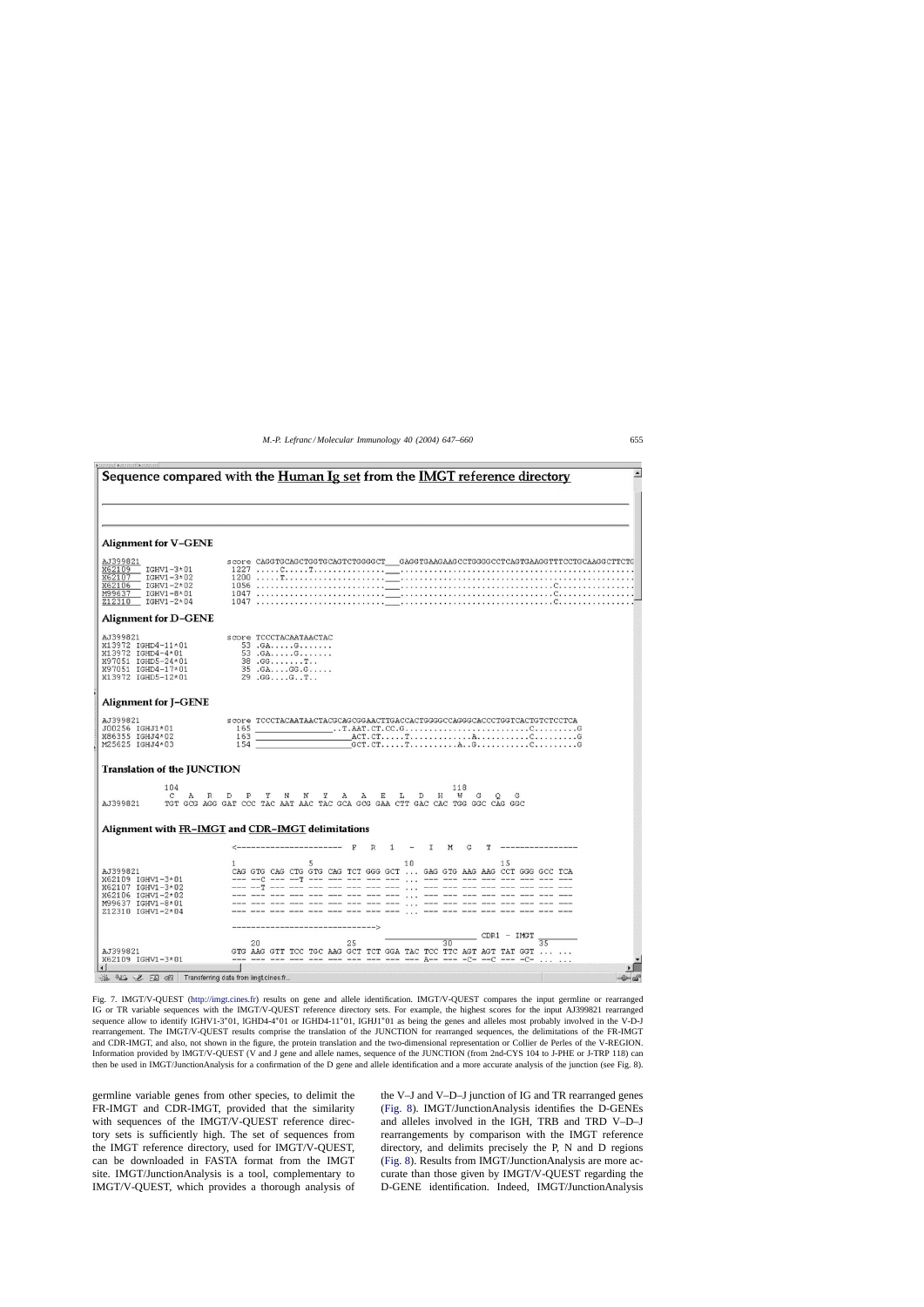<span id="page-9-0"></span>

Fig. 8. lMGT/Junction-Analysis [\(http://imgt.cines.fr\)](http://imgt.cines.fr) results. (A) Examples of IGK V-J junctions. (B) Examples of IGH V-D-J junctions. The lMGT/JunctlonAnalysis results comprise the junction translation, the identification of the D-GENE and allele (for each V-D-J junction), the identification of the P and N regions (N1, N2, etc.) and their precise delimitations, the identification of the deleted nucleotides by comparison to the germline allele sequences. The CDR3-IMGT numbering is according to the IMGT unique numbering for V-DOMAIN. Vmut, Dmut and Jmut correspond to the number of mutations in the input junction sequence by comparison to the germline allele sequences. Ngc is the ratio of the number of  $g + c$  nucleotides to the total number of nudeotides in the N regions. lMGT/JunctionAnalysis analyses, in a single search, an unlimited number of junctions provided that the V-GENE and J-GENE allele IMGT names are identified.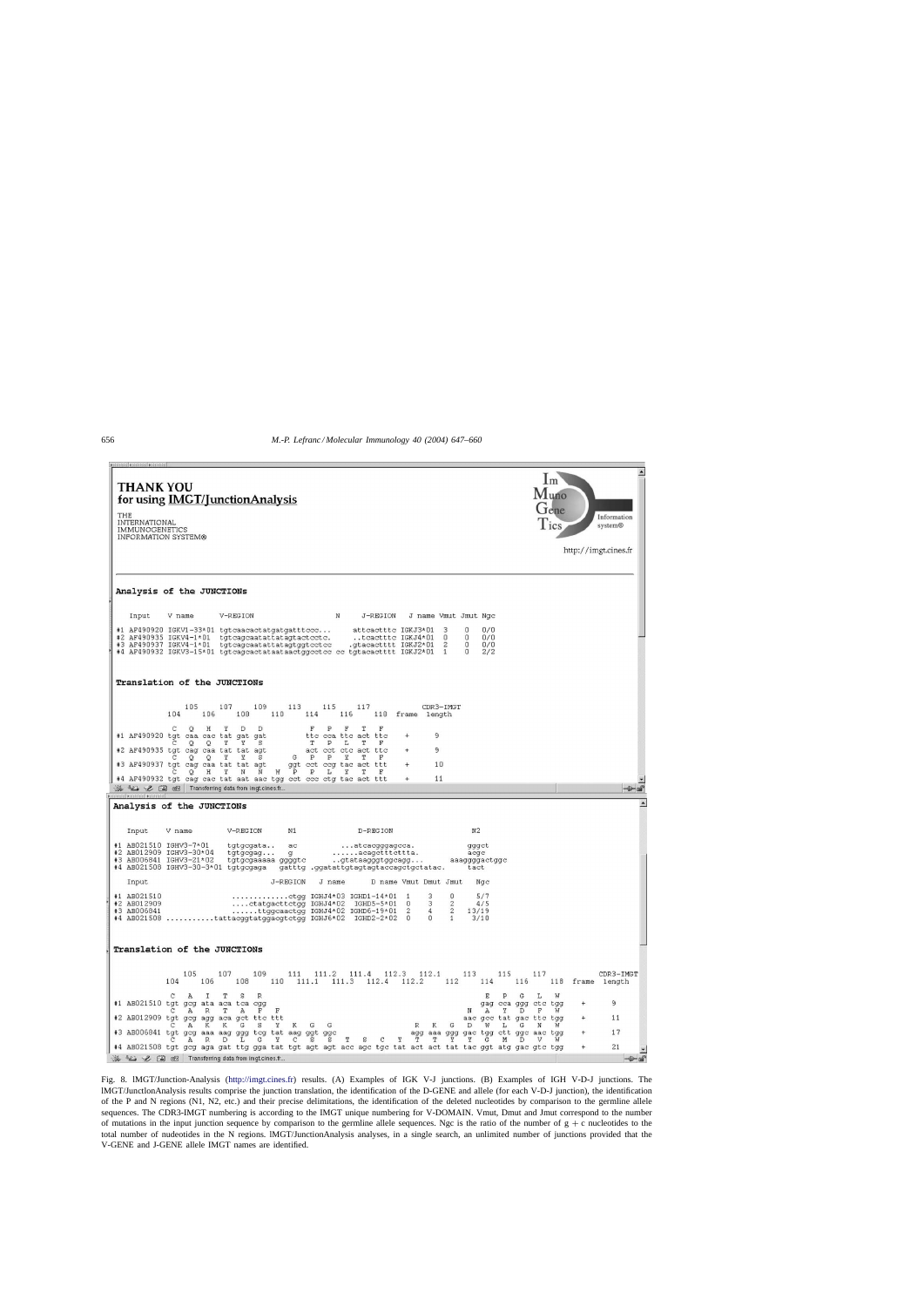works on shorter sequences (JUNCTION), and with a higher constraint since the identification of the V-GENE and J-GENE and alleles is a prerequisite to perform the analysis. Several hundreds of junction sequences can be analyzed simultaneously.

IMGT/PhyloGene is an easy to use tool for phylogenetic analysis of variable region (V-REGION) and constant domain (C-DOMAIN) sequences ([Elemento and](#page-12-0) [Lefranc, 2003\)](#page-12-0). This tool is particularly useful in developmental and comparative immunology. The users can analyze their own sequences by comparison with the IMGT standardized reference sequences for human and mouse IG and TR. IMGT/Allele-Align allows the comparison of two alleles highlighting the nucleotide and amino acid differences. IMGT/GeneSearch, IMGT GeneView and IMGT LocusView are tools which provide the display of physical maps for the human IG, TR, and MHC loci. The mouse TRA/TRD locus is also available. IMGT/StructuralQuery is an interactive tool which allows to retrieve the IMGT/3Dstructure-DB entries based on specific structural characteristics: phi  $(\phi)$  and psi  $(\psi)$  angles, accessible surface area ASA, amino acid type, distance in angstrom between amino acids, CDR-IMGT lengths [\(Kaas and](#page-12-0) [Lefranc, 2003; Kaas et al., 2004\).](#page-12-0) IMGT/StructuralQuery is currently available for the V-DOMAINs.

# **5. IMGT Web resources**

The IMGT Web resources ("IMGT Marie-Paule page") ([Lefranc, 2003a\)](#page-12-0) consist of 8000 HTML pages and comprise the following sections: "IMGT Scientific chart", "IMGT Repertoire", "IMGT Bloc-notes", "IMGT Education" and "IMGT Index". IMGT Scientific chart provides the controlled vocabulary and the annotation rules and concepts defined by IMGT-ONTOLOGY ([Giudicelli](#page-12-0) [and Lefranc, 1999](#page-12-0)) for the identification, the description, the classification and the numerotation of the IG, TR, MHC, and RPI data of human and other vertebrates. The IMGT Scientific chart rules are described in the corresponding sections: sequence and 3D structure identification and description, nomenclature, numbering ([http://imgt.cines.fr/textes/IMGTScientificChart\)](http://imgt.cines.fr/textes/IMGTScientificChart).

IMGT Repertoire is the global Web resource in ImMuno-GeneTics for the IG, TR, MHC, and RPI of human and other vertebrates, based on the "IMGT Scientific chart". IMGT Repertoire provides an easy-to-use interface to carefully and expertly annotated data on the genome, proteome, polymorphism, and structural data, organized in three major sections: IMGT Repertoire (IG and TR), IMGT Repertoire (MHC), and IMGT Repertoire (RPI) ([Lefranc, 2001a\)](#page-12-0). Only titles of this large section are quoted here. Genome data ("Locus and genes") include chromosomal localizations, locus representations, locus description, gene tables, potential germline repertoires, lists of IG and TR genes and links between IMGT, HUGO, GDB, LocusLink and OMIM, correspondence between nomenclatures [\(Lefranc](#page-12-0) [and Lefranc, 2001a,b\)](#page-12-0), reference sequences [\(Barbié and](#page-11-0) [Lefranc, 1998; Pallarès et al., 1998, 1999; Ruiz et al., 1999;](#page-11-0) [Folch and Lefranc, 2000a,b;](#page-12-0) [Scaviner and Lefranc, 2000a,b;](#page-13-0) [Martinez-Jean et al., 2001; Bosc and Lefranc, 2003\)](#page-12-0). Proteome and polymorphism data ("Proteins and alleles") are represented by protein displays which show translated sequences of the allele \*01 of each functional or ORF gene ([Lefranc and Lefranc, 2001a,b;](#page-12-0) [Scaviner et al., 1999;](#page-13-0) [Folch et al., 2000](#page-13-0)), alignments of alleles, tables of alleles, allotypes, particularities in protein designations, IMGT reference directory in FASTA format, correspondence between IG and TR chain and receptor IMGT designations ([Lefranc and Lefranc, 2001a,b\)](#page-12-0). Structural data ("2D and 3D structures") comprise 2D graphical representations designated as Colliers de Perles ([Lefranc et al., 1998, 1999\),](#page-12-0) FR-IMGT and CDR-IMGT lengths, and 3D representations of IG and TR variable domains [\(Ruiz and Lefranc, 2002;](#page-12-0) [Lefranc et al., 2003\).](#page-12-0) This visualization permits rapid correlation between protein sequences and 3D data retrieved from the PDB. Other data comprise: "Probes and RFLP" with phages, probes used for the analysis of IG and TR gene rearrangements and expression, and restriction fragment length polymorphism (RFLP) studies, "Taxonomy" of vertebrate species present in IMGT/LIGM-DB, "Gene regulation and expression" with data on promoters, primers, cDNAs, reagent monoclonal antibodies, and "Genes and clinical entities": translocations and inversions, humanized antibodies, monoclonal antibodies with clinical indications.

IMGT Bloc-notes is a selection of useful links for immunoinformatics, immunogenetics, immunology, genetics, molecular biology, and bioinformatics. IMGT Bloc-notes is organized in several sections. The IMGT immunoinformatics page comprises links to databases, tools, and resources on IG, TR, MHC, and RPI. Interesting links provide numerous hyperlinks towards the Web servers specializing in immunology, genetics, molecular biology, and bioinformatics (associations, biopharmaceuticals, collections, companies, databases, immunology themes, journals, molecular biology servers, resources, societies, tools, etc.) ([Lefranc, 2000e\).](#page-12-0) Other sections are meeting announcements, postdoctoral positions, etc.

IMGT Education is a section which provides useful biological resources for students. It includes IMGT Aide-mémoire which provides an easy access to information such as genetic code, splicing sites, amino acid structures, restriction enzyme sites, etc., questions and answers, tutorials (in English and/or in French) on 3D structure, immunoglobulins and B cells, T cell receptors and T cells, NK receptors, pathologies of the immune system, cancer, AIDS, etc. IMGT Index is a referential index which provides a fast way to access data when information has to be retrieved from different parts of the IMGT site. For example, "allele" provides links to the IMGT Scientific chart rules for the allele description, and to the IMGT Repertoire Alignments of alleles and Tables of alleles.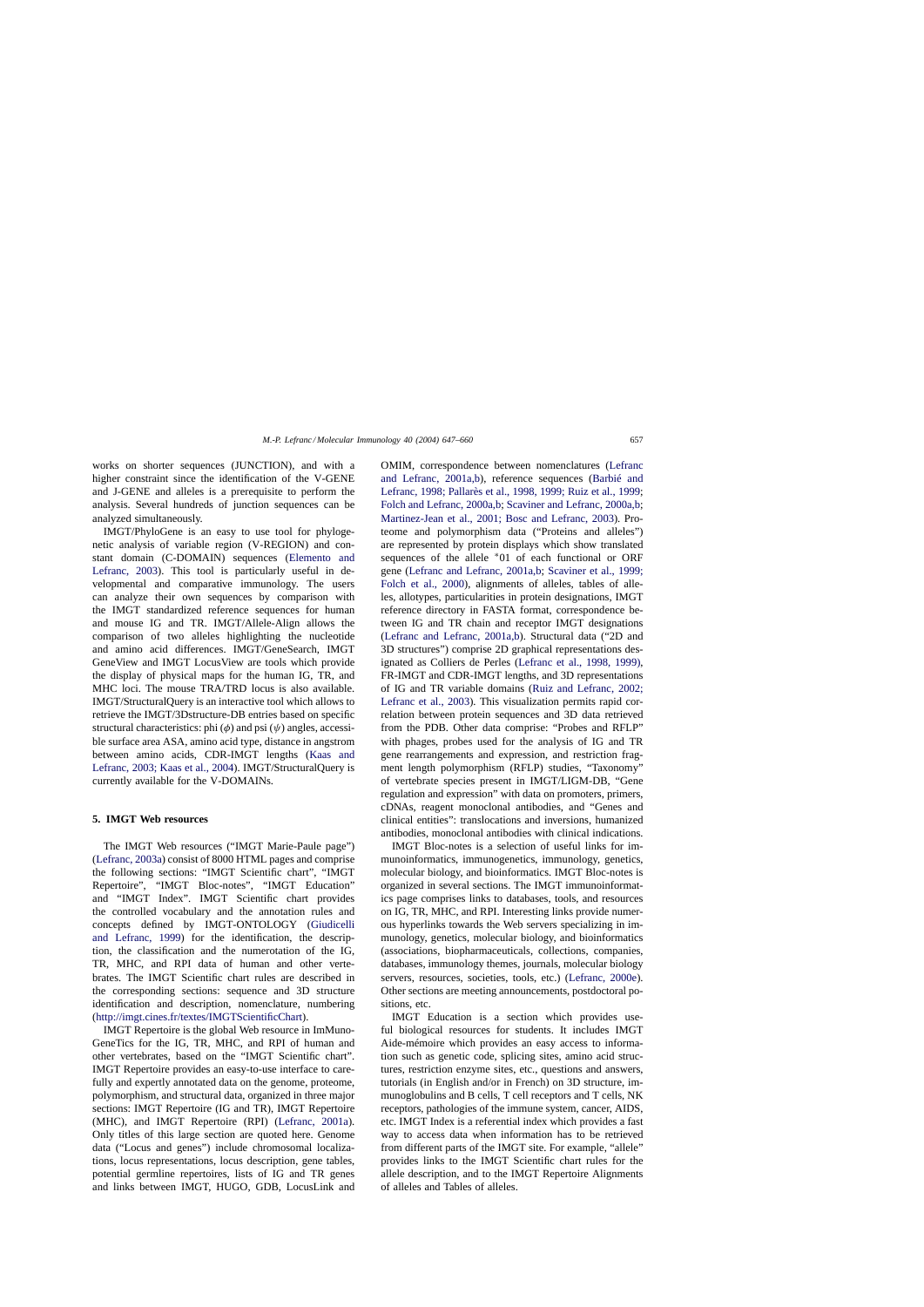#### <span id="page-11-0"></span>**6. Conclusion**

Since July 1995, IMGT has been available on the Web at <http://imgt.cines.fr>. IMGT provides the biologists with an easy to use and friendly interface. Since January 2000, the IMGT www server at Montpellier has been accessed by more than 250,000 sites. IMGT has an exceptional response with more than 140,000 requests a month. Two-thirds of the visitors are equally distributed between the European Union and the United States. IMGT distributes high quality data with an important incremental value added by the IMGT expert annotations, according to the rules described in the IMGT Scientific chart. Control of coherence in IMGT combines data integrity control and biological data evaluation ([Giudicelli et al., 1998a,b](#page-12-0)). The information provided by IMGT is of much value to clinicians and biological scientists in general ([Lefranc, 2002,](#page-12-0) [2003b; Chardès et al., 2002](#page-12-0)). Further developments include the implementation of the IMGT/GeneInfo (Baum et al., 2004) and IMGT/GeneFrequency tools, and that of IMGT/PROTEIN-DB, a protein database for IG and TR, which will contain translations of potentially functional and ORF sequences from IMGT/LIGM-DB, and protein data from [Kabat et al. \(1991\)](#page-12-0) and PDB. To facilitate the integration of IMGT data into applications developed by other laboratories, we have built an application programming interface (API) to access the database ([Giudicelli](#page-12-0) [et al., 1998a\)](#page-12-0). This API includes: a set of URL links to access biological knowledge data (keywords, labels, functionalities, list of gene names, etc.), a set of URL links to access all data related to one given sequence. To increase interoperability with other ontologies and information systems, IMGT-ONTOLOGY is currently being written using extensible markup language (XML) approach, in IMGT-ML (Chaume et al., 2001, 2003). IMGT-ML wilI also be used for implementing Web services and developing IMGT-Chorégraphie, a long-term project aimed at creating dynamic interactions between the IMGT databases, tools, and Web resources. IMGT is designed to allow a common access to all immunogenetics data, and particular attention is given to the establishment of cross-referencing links to other databases pertinent to the users of IMGT.

# **7. Citing IMGT**

If you use IMGT databases, tools and/or Web resources, please cite [Lefranc \(2003\)](#page-12-0) and this paper as references, and quote the IMGT Home page URL address, [http://imgt.cines.fr.](http://imgt.cines.fr)

#### **Acknowledgements**

I am deeply grateful to the IMGT team for its hard work, expertise, constant motivation and enthusiasm. "Mille

mercis" to Nathalie Bosc, Denys Chaume, Kora Combres, Elodie Duprat, Géraldine Folch, Chantal Ginestoux, David Girod, Véronique Giudicelli, Delphine Guiraudou, Joumana Jabado-Michaloud, Stéphanie Jeanjean, Quentin Kaas, Gérard Lefranc, Séverine Magris, Christelle Pommié, Céline Protat, Dominique Scaviner, Valérie Thouvenin, and Mehdi Yousfi Monod. I thank Marc Lemaitre, Marie-Claire Beckers, Géraldine Folch, and Delphine Valette from EU-ROGENTEC S.A., Belgium, for their scientific contribution to IMGT/PRIMER-DB, Julien Bertrand, Olivier Elemento, Christèle Jean-Martinez, and Manuel Ruiz for their previous work at LIGM, Peter Stoehr (EBI), Denis Pugnère (IGH), Nicolas Joly (Institut Pasteur Paris), and Jean-Marc Plaza (INFOBIOGEN) for the IMGT/LIGM-DB flat file distribution. IMGT is funded by the European Union's fifth PCRDT programme (QLG2-2000-01287), the Centre National de la Recherche Scientifique (CNRS), the Ministère de l'Education Nationale, and the Ministère de la Recherche. Subventions have been received from Association pour la Recherche sur le Cancer (ARC) and the Région Languedoc-Roussillon.

## **References**

- Barbié, V., Lefranc, M.-P., 1998. The human immunoglobulin kappa variable (IGKV) genes and joining (IGKJ) segments. Exp. Clin. Immunogenet. 15, 171–183.
- Baum, T.-P., Pasqual, N., Thuderoz, F., Hierle, V., Chaume, D., Lefranc, M.-P., Jouvin-Marche, E., Marche, P.-N., Demongeot, J., 2004. IMGT/GeneInfo: enhancing V(D)J recombination database accessibility. Nucleic Acids Res. 32, Database January issue.
- Benson, D.A., Karsch-Mizrachi, I., Lipman, D.J., Ostell, J., Wheeler, D.L., 2003. GenBank. Nucleic Acids Res. 31, 23–27.
- Berman, H.M., Westbrook, J., Feng, Z., Gilliland, G., Bhat, T.N., Weissig, H., Shindyalov, I.N., Bourne, P.E., 2000. The Protein Data Bank. Nucleic Acids Res. 28, 235–242.
- Blake, J.A., Richardson, J.E., Bult, C.J., Kadin, J.A., Eppig, J.T., and the mouse genome database group, 2003. MGD: the Mouse Genome Database. Nucleic Acids Res. 31, 193–195.
- Bosc, N., Lefranc, M.-P., 2003. IMGT Locus in Focus: the mouse (*Mus musculus*) T cell receptor alpha (TRA) and delta (TRD) variable genes. Dev. Comp. Immunol. 27, 465–497.
- Chardès, T., Chapal, N., Bresson, D., Bès, C., Giudicelli, V., Lefranc, M.-P., Péraldi-Roux, S., 2002. The human anti-thyroid peroxidase autoantibody repertoire in Graves and Hashimoto's autoimmune thyroid diseases. Immunogenetics 54, 141–157.
- Chaume, D., Giudicelli, V., Lefranc, M.-P., 2001. IMGT-XML a language for IMGT-ONTOLOGY and IMGT/LIGM-DB data. In: Proceedings of the NETTAB on CORBA and XML: Towards a Bioinformatics Integrated Network Environment. Network Tools and Applications in Biology. pp. 71–75.
- Chaume, D., Giudicelli, V., Combres, K., Lefranc, M.-P., 2003. IMGT-ONTOLOGY and IMGT-ML for Immunogenetics and Immunoinformatics. European Congress in Computational Biology ECCB. Sequence Databases and Ontologies Satellite Event. Paris.
- Chothia, C., Lesk, A.M., 1987. Canonical structures for the hypervariable regions of immunoglobulins. J. Mol. Biol. 196, 901–917.
- Duprat, E., Lefranc, M.-P., 2003. IMGT Standardization and Analysis of V-LIKE, C-LIKE and G-LIKE-DOMAINs. In: Proceedings of the European Congress in Computational Biology ECCB. Paris, 2003, pp. 223–224.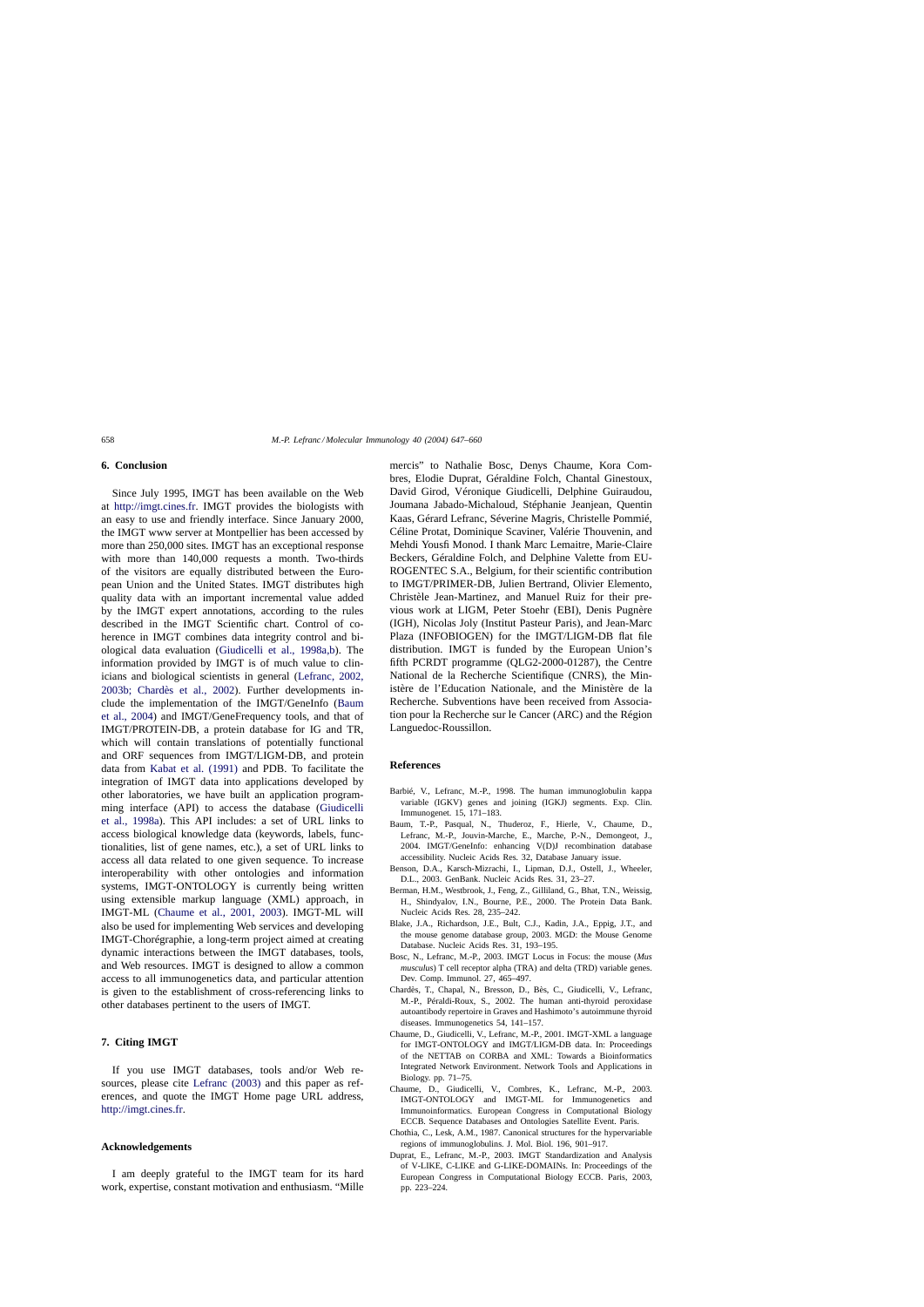- <span id="page-12-0"></span>Elemento, O., Lefranc, M.-P., 2003. IMGT/PhyloGene: an online software package for phylogenetic analysis of immunoglobulin and T cell receptor genes. Dev. Comp. Immunol. 27, 763–779.
- Folch, G., Lefranc, M.-P., 2000a. The human T cell receptor beta variable (TRBV) genes. Exp. Clin. Immunogenet. 17, 42–54.
- Folch, G., Lefranc, M.-P., 2000b. The human T cell receptor beta diversity (TRBD) and beta joining (TRBJ) genes. Exp. Clin. Immunogenet. 17, 107–114.
- Folch, G., Scaviner, D., Contet, V., Lefranc, M.-P., 2000. Protein displays of the human T cell receptor alpha, beta, gamma and delta variable and joining regions. Exp. Clin. Immunogenet. 17, 205–215.
- Giudicelli, V., Lefranc, M.-P., 1999. Ontology for immunogenetics: IMGT-ONTOLOGY. Bioinformatics 12, 1047–1054.
- Giudicelli, V., Chaume, D., Bodmer, J., Müller, W., Busin, C., Marsh, S., Bontrop, R., Lemaitre, M., Malik, A., Lefranc, M.-P., 1997. IMGT, The International ImMunoGeneTics Database. Nucleic Acids Res. 25, 206–211.
- Giudicelli, V., Chaume, D., Lefranc, M.-P., 1998a. IMGT/LIGM-DB: a systematized approach for ImMunoGeneTics database coherence and data distribution improvement. In: Proceedings of the Sixth International Conference on Intelligent Systems for Molecular Biology (ISBM). 1998, pp. 59–68.
- Giudicelli, V., Chaume, D., Mennessier, G., Althaus, H.H., Müller, W., Bodmer, J., Malik, A. Lefranc, M.-P., 1998b. IMGT, the international ImMunoGeneTics database: a new design for immunogenetics data access. In: Cesnik, B., et al. (Eds.), Proceedings of the Ninth World Congress on Medical Informatics. MEDINFO, IOS Press, Amsterdam, pp. 351–355.
- Giudicelli, V., Protat, C., Lefranc, M.-P., 2003. The IMGT strategy for the automatic annotation of IG and TR cDNA sequences: IMGT/Automat. In: Proceedings of the European Congress in Computational Biology (ECCB). Paris, 2003, pp. 103–104.
- Kaas, Q., Lefranc, M.-P., 2002. IMGT/3DStructure-DB for immunoglobulin, T cell receptor and MHC structural data. In: Proceedings of the European Congress in Computational Biology (ECCB). 2002, P72 <http://www.eccb2002.de>.
- Kaas, Q., Lefranc, M.-P., 2003. IMGT/StructuralQuery: a tool for structural data analysis of immunoglobulin and T cell receptor variable domains (<http://imgt.cines.fr>). In: Proceedings of the European Congress in Computational Biology (ECCB). 2003, Paris, 101–102.
- Kaas, Q., Ruiz, M., Lefranc, M.-.P., 2004. IMGT/3DStructure-DB and IMGT/StructuralQuery, a database and a tool for immunoglobulin, T cell receptor and MHC structural data. Nucleic Acids Res. 32, Database January issue.
- Kabat, E.A., Wu, T.T., Perry, H.M., Gottesman, K.S., Foeller, C., 1991. Sequences of Proteins of Immunological Interest. National Institute of Health Publications. Washington, DC, U.S.A., pp. 91–3242.
- Lefranc, M.-P., 1997. Unique database numbering system for immunogenetic analysis. Immunol. Today 18, 509.
- Lefranc, M.-P., 1998. IMGT (ImMunoGeneTics) Locus on Focus. A new section of Experimental and Clinical Immunogenetics. Exp. Clin. Immunogenet. 15, 1–7.
- Lefranc, M.-P., 1999. The IMGT unique numbering for immunoglobulins, T cell receptors and Ig-like domains. The Immunologist 7, 132–136.
- Lefranc, M.-P., 2000a. Nomenclature of the Human Immunoglobulin Genes. Current Protocols in Immunology. Supplement 40, A.1P.1-A.1P.37. Wiley, New York, U.S.A.
- Lefranc, M.-P., 2000b. Nomenclature of the Human T cell Receptor Genes. Current Protocols in Immunology. Supplement 40, A.1O.1-A.1O.23. Wiley, New York, U.S.A.
- Lefranc, M.-P., 2000c. Locus maps and genomic repertoire of the human Ig genes. The Immunologist 8, 80–87.
- Lefranc, M.-P., 2000d. Locus maps and genomic repertoire of the human T-cell receptor genes. The Immunologist 8, 72–79.
- Lefranc, M.-P., 2000e. Web sites of Interest to Immunologists. Current Protocols in Immunology. A.1J.1-A.1J.33. Wiley, New York, U.S.A.
- Lefranc, M.-P., 2001a. IMGT, the international ImMunoGeneTics database. Nucleic Acids Res. 29, 207–209.
- Lefranc, M.-P., 2001b. Nomenclature of the human immunoglobulin heavy (IGH) genes. Exp. Clin. Immunogenet. 18, 100–116.
- Lefranc, M.-P., 2001c. Nomenclature of the human immunoglobulin kappa (IGK) genes. Exp. Clin. Immunogenet. 18, 161–174.
- Lefranc, M.-P., 2001d. Nomenclature of the human immunoglobulin lambda (IGL) genes. Exp. Clin. Immunogenet. 18, 242–254.
- Lefranc, M.-P., 2002. IMGT, the international ImMunoGeneTics database: a high-quality information system for comparative immunogenetics and immunology. Dev. Comp. Immunol. 26, 697–705.
- Lefranc, M.-P., 2003a. IMGT, the international ImMunoGeneTics database® <http://imgt.cines.fr.> Nucleic Acids Res. 31, 307–310.
- Lefranc, M.-P., 2003b. IMGT® databases, Web resources and tools for immunoglobulin and T cell receptor sequence analysis, [http://imgt.cines.fr.](http://imgt.cines.fr) Leukemia 17, 260–266.
- Lefranc, M.-P., Lefranc G., 2001a. The Immunoglobulin FactsBook. Academic Press, London, UK, pp. 1–458, ISBN: 012441351X.
- Lefranc, M.-P., Lefranc, G., 2001b. The T Cell Receptor FactsBook. Academic Press, London, UK, pp. 1–398, ISBN: 0124413528.
- Lefranc, M.-P., Giudicelli, V., Busin, C., Bodmer, J., Müller, W., Bontrop, R., Lemaitre, M., Malik, A., Chaume, D., 1998. IMGT, the international ImMunoGeneTics database. Nucleic Acids Res. 26, 297–303.
- Lefranc, M.-P., Giudicelli, V., Ginestoux, C., Bodmer, J., Müller, W., Bontrop, R., Lemaitre, M., Malik, A., Barbié, V., Chaume, D., 1999. IMGT, the international ImMunoGeneTics database. Nucleic Acids Res. 27, 209–212.
- Lefranc, M.-P., Pommié, C., Ruiz, M., Giudicelli, V., Foulquier, E., Truong, L., Thouvenin-Contet, V., Lefranc, G., 2003. IMGT, unique numbering for immunoglobulin and T cell receptor variable domains and Ig superfamily V-Like domains. Dev. Comp. Immunol. 27, 55–77.
- Letovsky, S.I., Cottingham, R.W., Porter, C.J., Li, P.W., 1998. GDB: the human Genome DataBase. Nucleic Acids Res. 26, 94–99.
- Martinez-Jean, C., Folch, G., Lefranc, M.-P., 2001. Nomenclature and overview of the mouse (*Mus musculus and Mus sp*.) immunoglobulin kappa (IGK) genes. Exp. Clin. Immunogenet. 18, 255–279.
- Miyazaki, S., Sugawara, H., Gojobori, T., Tateno, Y., 2003. DNA Data Bank of Japan (DDBJ) in XML. Nucleic Acids Res. 31, 13–16.
- Pallarès, N., Frippiat, J.P., Giudicelli, V., Lefranc, M.-P., 1998. The human immunoglobulin lambda variable (IGLV) genes and joining (IGLJ) segments. Exp. Clin. Immunogenet. 15, 8–18.
- Pallarès, N., Lefebvre, S., Contet, V., Matsuda, F., Lefranc, M.-P., 1999. The human immunoglobulin heavy variable (IGHV) genes. Exp. Clin. Immunogenet. 16, 36–60.
- Pommié, C., Levadoux, S., Sabatier, R., Lefranc, G., Lefranc, M.-P. IMGT standardized criteria for statistical analysis of immunoglobulin V-REGION amino acid properties. J. Mol. Recognit., in press.
- Pruitt, K.D., Maglott, D.R., 2001. RefSeq and LocusLink: NCBI gene-centered resources. Nucleic Acids Res. 29, 137–140.
- Robinson, J., Waller, M.J., Parham, P., de Groot, N., Bontrop, R., Kennedy, L.J., Stoehr, P., Marsh, S.G.E., 2003. IMGT/HLA and IMGT/MHC: sequence databases for the study of the major histocompatibility complex. Nucleic Acids Res. 31, 311–314.
- Ruiz, M., Pallarès, N., Contet, V., Barbié, V., Lefranc, M.-P., 1999. The human immunoglobulin heavy diversity (IGHD) and joining (IGHJ) segments. Exp. Clin. Immunogenet. 16, 173–184.
- Ruiz, M., Giudicelli, V., Ginestoux, C., Stoehr, P., Robinson, J., Bodmer, J., Marsh, S.G., Bontrop, R., Lemaitre, M., Lefranc, G., Chaume, D., Lefranc, M.-P., 2000. IMGT, The International ImmunoGeneTics Database. Nucleic Acids Res. 28, 219–221.
- Ruiz, M., Lefranc, M.-P., 2002. IMGT gene identification and Colliers de Perles of human immunoglobulin with known 3D structures. Immunogenetics 53, 857–883.
- Safran, M., Solomon, I., Shmueli, O., Lapidot, M., Shen-Orr, S., Adato, A., Ben-Dor, U., Esterman, N., Rosen, N., Peter, I., Olender, T., Chalifa-Caspi, V., Lancet, D., 2002. GeneCards 2002: towards a complete, object-oriented, human gene compendium. Bioinformatics 18, 1542–1543.
- Satow, Y., Cohen, G.H., Padlan, E.A., Davies, D.R., 1986. Phosphocholine binding immunoglobulin Fab, McPC603. J. Mol. Biol. 190, 593–604.